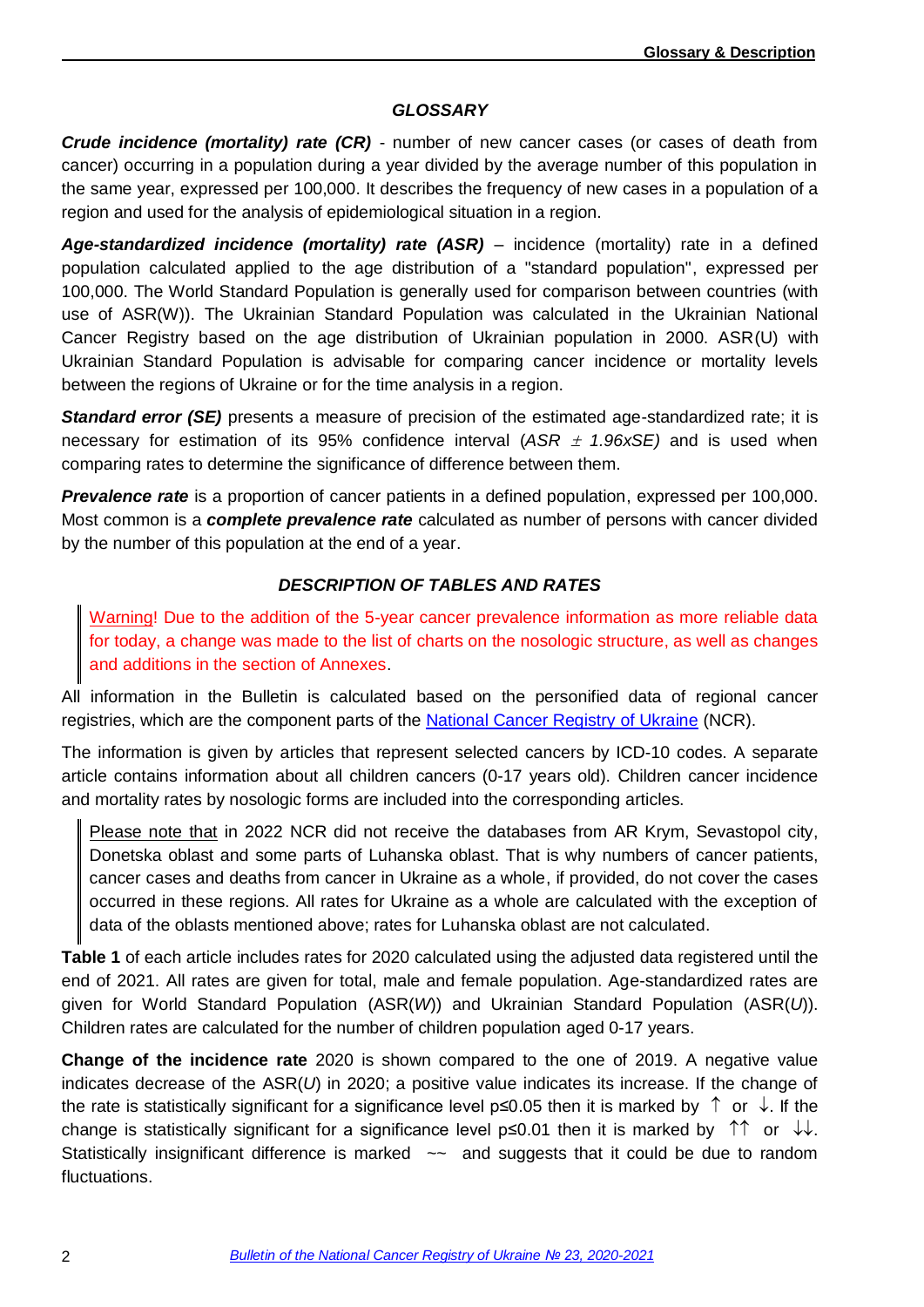Rate "**Lived less than 1 year since the diagnosis in 2020**" is calculated with respect to the total number of cancer patients with diagnosis of 2020, regardless of whether they were diagnosed and registered alive or dead.

Rate "**From among the newly diagnosed – diagnosed post mortem**" is calculated as a ratio of number of cancer patients with post mortem diagnosis to the total number of those diagnosed in 2020.

Rate "**Microscopically verified**" is a proportion of cancer cases of 2020 verified with histological or cytological examination. Rate "**Histologically verified**" is a proportion of histologically verified cases of the total number of cancer cases of 2020.

"**Unspecified morphology**" is a percentage of microscopically verified cases with ICDO morphology codes 8000-8005.

Rate "**Patients diagnosed during the preventive medical examinations**" is a proportion of patients with cancer detected during the preventive medical examination or in a doctor's consulting room for women of the total number of cancer patients of 2020.

Rate "**Newly diagnosed patients received the special treatment**" is a ratio of cancer patients who received the special anti-cancer treatment (curative, palliative or prophylactic anti-cancer therapy), along with surgery or without it, during 12 months from the moment of diagnosis, to the total number of cancer patients. Ratio of patients received "**combined or complex treatment** " shows percentage of patients who received chemotherapy, hormonal treatment, immunotherapy and radio-therapy along with surgery, as distinct from those who received "**surgical treatment only**" or other monotherapy.

Rates "**Incidence and mortality of children population**" are calculated as a ratio of number of cancer cases and deaths from cancer in population of persons under 18 years old at time of diagnosis or death to the total number of children population of the correspondent gender.

**Table 2 - Incidence and mortality, 2020** includes rates by administrative territories (oblasts and Autonomous Republic of Crimea). All rates are given for total, male and female population in according to such pattern: crude rate, ARS(*W*) and ASR(*U*). These data are calculated considering corrections and additive information received by regional registries during 2021.

**Table 3 - Incidence and mortality, 2021** includes incidence rates by administrative territories according to the on-line data of regional cancer registries. The rates are given for total, male and female population in according to a pattern: number of cases and crude rate. This Table includes on-line (not adjusted) data that were registered until the end of 2021, and therefore these rates could change after receiving the additional information at a later date.

 **Comparison of the adjusted rates from Table 2 and online rates from Table 3 is not proper**, because during the period for data updating (currently in the NCRU such period is one year following the reporting year), incidence and mortality rates increase by 5-12% of online level due to receiving by regional cancer registries the delayed information from other medical institutions. For this reason, **the adjusted incidence and mortality rates** of the year before last **describe the current onco-epidemiological situation in Ukraine more objectively**. In some other countries and international projects, the updating periods last 2-5 years.

**Table 4** includes some important rates of 2021 calculated based on the on-line data of regional registries.